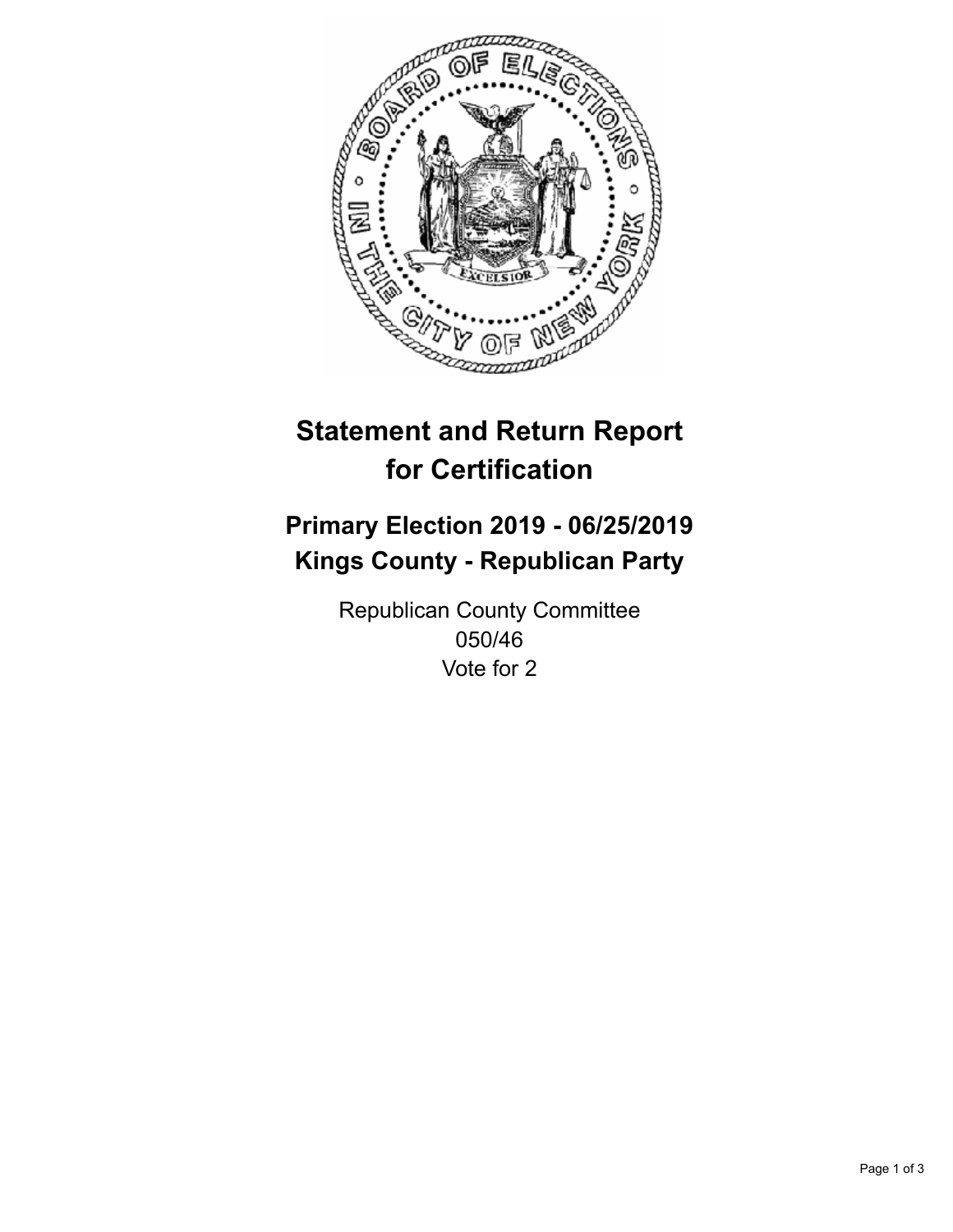

## **Assembly District 46**

| <b>PUBLIC COUNTER</b>                                    | 24       |
|----------------------------------------------------------|----------|
| <b>MANUALLY COUNTED EMERGENCY</b>                        | 0        |
| ABSENTEE / MILITARY                                      |          |
| AFFIDAVIT                                                | $\Omega$ |
| <b>Total Ballots</b>                                     | 25       |
| Less - Inapplicable Federal/Special Presidential Ballots | $\Omega$ |
| <b>Total Applicable Ballots</b>                          | 25       |
| ROBERT L. HOWE                                           | 17       |
| DIANA T. HOWE                                            | 14       |
| <b>JEAN M. FERRARO</b>                                   | 6        |
| <b>CHARLES J. CORESCHI</b>                               | 5        |
| <b>Total Votes</b>                                       | 42       |
| Unrecorded                                               | 8        |